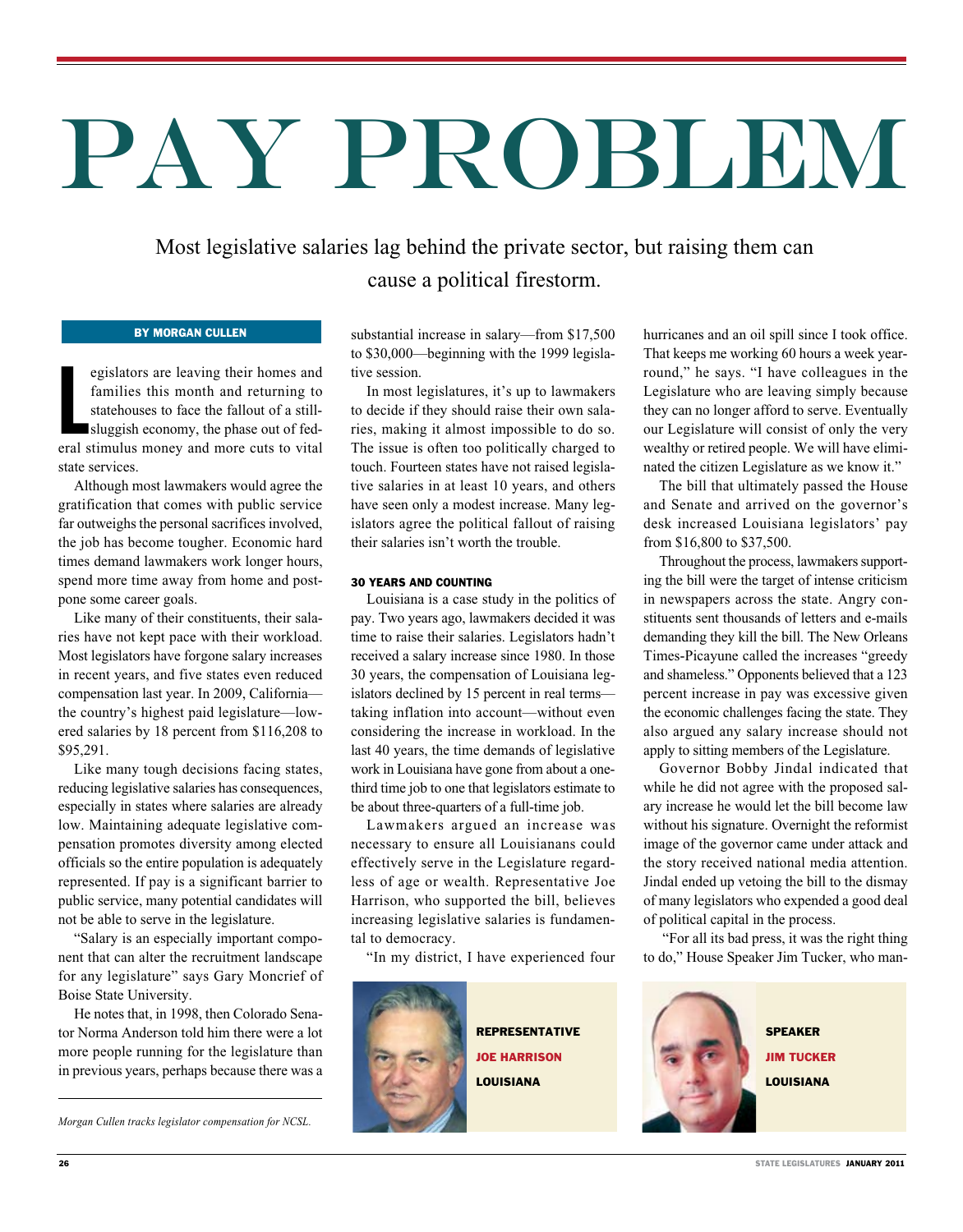*"Eventually our Legislature will consist of only the very wealthy or retired people. We will have eliminated the citizen Legislature as we know it."*

**salaries**

—LOUISIANA REPRESENTATIVE *LEGISLATIVE* 

*"Legislators essentially serve as board of directors for multibillion dollar organizations that are our state governments. We owe it to ourselves to ensure they have the means to make responsible decisions with our money."* —ALAN ROSENTHAL, **private sector salaries**

RUTGERS UNIVERSITY

aged the bill in his chamber, told the Times-Picayune. "We need everybody in this state to be able to serve in the Legislature."

# THE RIGHT BALANCE

One of the great challenges to setting legislator salaries is that there is no precise way of determining fair market value. In the private sector, employers can establish an adequate pay scale by comparing the salaries of similar positions. The way legislatures operate can differ greatly among states, each requiring varying degrees of experience, time commitment and professional expertise. This can make the process of setting reasonable legislative salaries extremely difficult.

Senators serving in the Texas Legislature represent districts larger and more diverse than their congressional counterparts in Washington, D.C., yet they earn only \$7,200 a year. Members of Congress earn \$174,000 a year. Legislative salaries in New Hampshire—a small state with a 400-member House—are embedded into the state constitution; mem-

bers have been paid only \$200 per term since 1889. Lawmakers in Arizona are paid \$24,000 a year and haven't received a raise since 1999. That was also the last time legislators in Colorado, Minnesota, New York and South Dakota saw a salary increase. In New Mexico, legislators receive no salary but are eligible for per diem expenses.

**TATRIK** 

Salaries should be enough to attract highly qualified candidates with a variety of diverse backgrounds and experiences, while also ensuring that everyone—rich or poor—can afford to serve. Consideration also should be given to the amount of time spent on the job.

 "Legislators essentially serve as board of directors for multi-billion dollar organizations that are our state governments," says Alan Rosenthal of the Eagleton Institute of Politics at Rutgers. "We owe it to ourselves to ensure they have the means to make responsible decisions with our money."

As policy issues have become more complex, interim responsibilities also have increased. Legislators are spending more time on the job than ever, according to Rosenthal.

"Take Vermont, which is considered a part-time legislature. Legislators there make \$636 a week for four months when they are in session, but they also work an average of 16 hours a week during the interim," he says. "It is hard to hold a full-time job when you are putting in those kinds of hours."

Some states—California, Michigan, New York and Pennsylvania, for example—pay their legislators a wage comparable to professional salaries found in the private sector.

"It's clear that with higher salaries you get a broader range of people serving in the legislature that more accurately reflects the population as a whole," says Peverill Squire of the University of Missouri, who has researched the demographic makeup of the nations' legislatures. "Both Democrats and Republicans understand that, for people to run and be elected, they need to be fairly compensated. Salary increases also encourage people with higher educational attainment and professional expertise."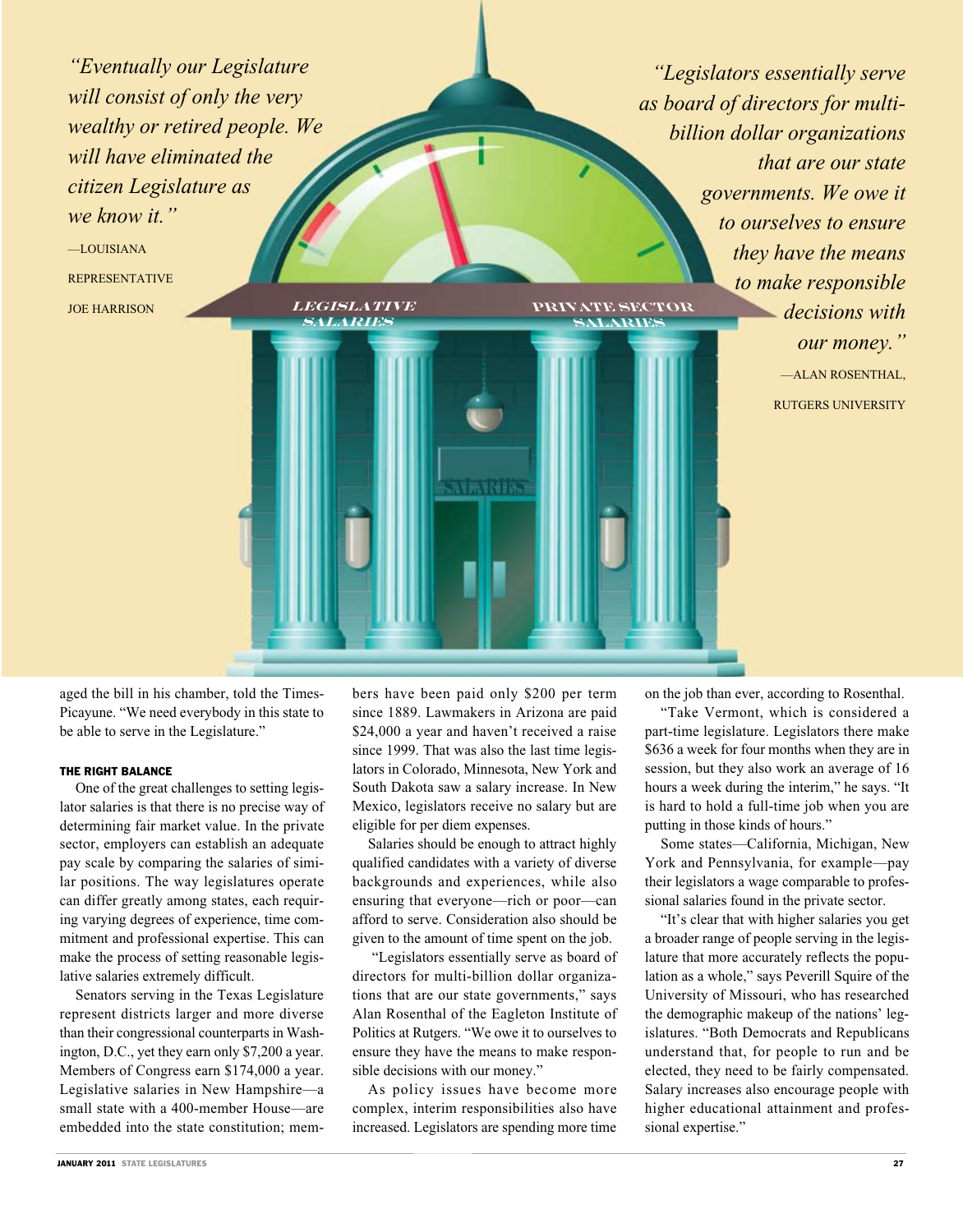# (L) LEGISLATIVE DAY (C) CALENDAR DAY (V) VOUCHERED (U) UNVOUCHERED

| <b>STATE</b><br>Alabama        | <b>BASE SALARY (ANNUAL OR DAILY RATE)</b><br>\$10/day (C)                                        | <b>SESSION PER DIEM RATE</b><br>\$3,958/month plus \$50/day for three days during each week that the Legislature actually meets during any                                                                                                                                                                                                                     |
|--------------------------------|--------------------------------------------------------------------------------------------------|----------------------------------------------------------------------------------------------------------------------------------------------------------------------------------------------------------------------------------------------------------------------------------------------------------------------------------------------------------------|
| Alaska                         | \$50,400/year                                                                                    | session $(U)$ .<br>\$189 or \$234/day (depending on the time of year) tied to federal rate. Legislators who reside in the Capitol                                                                                                                                                                                                                              |
| Arizona                        | \$24,000/year                                                                                    | area receive 75 percent of the federal rate.<br>\$35/day for the first 120 days of regular session and for special session and \$10/day thereafter. Members<br>residing outside Maricopa County receive an additional \$25/day for the first 120 days of regular session<br>and for special session and an additional \$10/day thereafter (V). Set by statute. |
| Arkansas                       | \$15,362/year                                                                                    | \$136/day (V) plus mileage tied to federal rate.                                                                                                                                                                                                                                                                                                               |
| California<br>Colorado         | \$95,291/year<br>\$30,000/year                                                                   | \$173/day for each day in session.<br>\$45/day for members living in the Denver metro area. \$99/day for members living outside Denver (V). Set                                                                                                                                                                                                                |
| Connecticut                    | \$28,000/year                                                                                    | by the legislature.<br>No per diem is paid.                                                                                                                                                                                                                                                                                                                    |
| Delaware                       | \$41,680/year                                                                                    | \$7,334 expense allowance annually.                                                                                                                                                                                                                                                                                                                            |
| Florida                        | \$29,697/year                                                                                    | \$133/day for House and \$133 for Senate (V) tied to federal rate. Earned based on the number of days in<br>session. Travel vouchers are filed to substantiate.                                                                                                                                                                                                |
| Georgia                        | \$17,342/year                                                                                    | \$173/day (U) set by the Legislative Services Committee.                                                                                                                                                                                                                                                                                                       |
| Hawaii                         | \$48,708/year                                                                                    | \$150/day for members living outside Oahu during session; \$120/day for members living outside Oahu<br>during interim while conducting legislative business; \$10/day for members living on Oahu during the<br>interim while conducting official legislative business.                                                                                         |
| Idaho                          | \$16,116/year                                                                                    | \$122/day for members establishing second residence in Boise; \$49/day if no second residence is established<br>and up to \$25/day travel (V) set by Compensation Commission.                                                                                                                                                                                  |
| Illinois                       | \$67,836/year                                                                                    | \$139/day                                                                                                                                                                                                                                                                                                                                                      |
| Indiana                        | \$22,616.46/year                                                                                 | \$138/day (U) tied to federal rate.                                                                                                                                                                                                                                                                                                                            |
| Iowa                           | $$25,000$ /year                                                                                  | \$137/day (U). \$102.75/day for Polk County legislators (U) set by the legislature to coincide with federal<br>rate. State mileage rates apply.                                                                                                                                                                                                                |
| Kansas                         | \$88.66/day (C)                                                                                  | \$116/day (U) tied to federal rate.                                                                                                                                                                                                                                                                                                                            |
| Kentucky<br>Louisiana          | \$186.73/day (C)<br>$$16,800/year + additional $6,000/yr (U) $159/day (U) tied to federal rate.$ | \$119.90/day (U) tied to federal rate.                                                                                                                                                                                                                                                                                                                         |
| Maine                          | expense allowance.<br>\$13,526/year for first regular session;                                   | \$38/day housing, or mileage and tolls in lieu of housing (at rate of \$0.44/mile up to \$38/day) plus \$32/day                                                                                                                                                                                                                                                |
| Maryland                       | \$9,661/year for second regular session<br>\$43,500/year                                         | for meals. Per diem limits set by statute.<br>Lodging \$96/day; meals \$32/day (V) tied to federal rate and compensation commission. \$225/day for out                                                                                                                                                                                                         |
| Massachusetts                  | \$58,237.15 /year                                                                                | -of-state travel. Includes meals and lodging.<br>From \$10/day-\$100/day, depending on distance from State House (V) set by the legislature.                                                                                                                                                                                                                   |
| Michigan                       | \$79,650/year                                                                                    | \$12,000 yearly expense allowance for session and interim (V) set by compensation commission.                                                                                                                                                                                                                                                                  |
| Minnesota                      | \$31,140.90/year                                                                                 | Senators receive \$96/day and Representatives receive \$77/legislative day (U) set by the Legislature.<br>\$116/day (U) tied to federal rate.                                                                                                                                                                                                                  |
| Mississippi                    | $$10,000/\text{year}$                                                                            | \$103.20/day (U) tied to federal rate. Verification of per diem is by roll call.                                                                                                                                                                                                                                                                               |
| Missouri                       | \$35,915/year                                                                                    | $$103.69/day$ (U).                                                                                                                                                                                                                                                                                                                                             |
| Montana<br>Nebraska            | $$82.64/day$ (L)<br>\$12,000/year                                                                | \$109/day outside 50-mile radius from Capitol; \$39/day if member resides within 50 miles of Capitol (V)<br>tied to federal rate.                                                                                                                                                                                                                              |
| Nevada                         | session for holdover Senators, \$146.29/<br>day for all other legislators                        | \$146.90/day; maximum of 60 days of Federal rate for Capitol area (U). Legislators who live more than 50 miles from the Capitol and require<br>lodging will be paid single-room rate for Carson City area for each month of session.                                                                                                                           |
| New Hampshire                  | \$200/two-year term                                                                              | No per diem is paid.                                                                                                                                                                                                                                                                                                                                           |
| New Jersey                     | \$49,000/year                                                                                    | No per diem is paid.                                                                                                                                                                                                                                                                                                                                           |
| New Mexico<br>New York         | None<br>\$79,500/year                                                                            | $$159/day$ (V) tied to federal rate & the constitution.<br>Varies (V) tied to federal rate.                                                                                                                                                                                                                                                                    |
| North Carolina                 | \$13,951/year                                                                                    | \$104/day (U) set by statute. \$559/month expense allowance                                                                                                                                                                                                                                                                                                    |
| North Dakota                   | during legislative sessions $(C)$                                                                | $$141/day$ (\$148/day effective $7/1/10$ ) Lodging reimbursement up to \$1,040/month (V).                                                                                                                                                                                                                                                                      |
| Ohio                           | \$60,584/year                                                                                    | No per diem is paid.                                                                                                                                                                                                                                                                                                                                           |
| Oklahoma                       | \$38,400/year                                                                                    | \$150/day (U) tied to federal rate.                                                                                                                                                                                                                                                                                                                            |
| Oregon                         | \$21,612/year                                                                                    | \$116/day (U) tied to federal rate.                                                                                                                                                                                                                                                                                                                            |
| Pennsylvania                   | \$78,314.66/year                                                                                 | \$154 GSA method; \$163 IRS high/low method<br>No per diem is paid.                                                                                                                                                                                                                                                                                            |
| Rhode Island<br>South Carolina | \$13,089.44/year<br>\$10,400/year                                                                | \$131/day for meals and housing for each statewide session day and committee meeting, tied to federal                                                                                                                                                                                                                                                          |
| South Dakota                   | \$12,000/two-year term                                                                           | rate.                                                                                                                                                                                                                                                                                                                                                          |
| Tennessee                      | \$19,009                                                                                         | \$110/legislative day (U) set by the Legislature.                                                                                                                                                                                                                                                                                                              |
| Texas                          | \$7,200/year                                                                                     | \$185/legislative day (U) tied to federal rate.                                                                                                                                                                                                                                                                                                                |
| Utah                           | \$117/day (C)                                                                                    | \$168/day (U) set by Ethics Commission.                                                                                                                                                                                                                                                                                                                        |
| Vermont                        | \$636.62/week during session \$118/day for<br>special sessions or interim committee<br>meetings  | \$106/day (U) lodging allotment for each calendar day, tied to federal rate, \$61/day meals (U).<br>Federal per diem rate for Montpelier is \$101/day for lodging and \$61/day for meals for non-commuters;<br>commuters receive \$61/day for meals plus mileage.                                                                                              |
| Virginia<br>Washington         | \$18,000/year Senate; \$17,640/year House<br>\$42,106/year                                       | House - \$135/day (U) tied to federal rate. Senate \$169 (U) tied to federal rate.                                                                                                                                                                                                                                                                             |
| West Virginia                  | \$20,000/year                                                                                    | \$90/day                                                                                                                                                                                                                                                                                                                                                       |
| Wisconsin                      | \$49,943/year                                                                                    | \$131/day during session (U) set by compensation commission.                                                                                                                                                                                                                                                                                                   |
|                                |                                                                                                  | \$88/day maximum (U) set by compensation commission (90% of federal rate). Joint Committee on<br>Employment Relations establishes maximum amount according to the recommendations of the director<br>of the Office of State Employment Relations. Leadership of each house determines, within maximum,<br>amount to authorize for the session.                 |
| Wyoming                        | \$150/day (L)                                                                                    | \$109/day (V) set by the Legislature; includes travel days for those outside Cheyenne.                                                                                                                                                                                                                                                                         |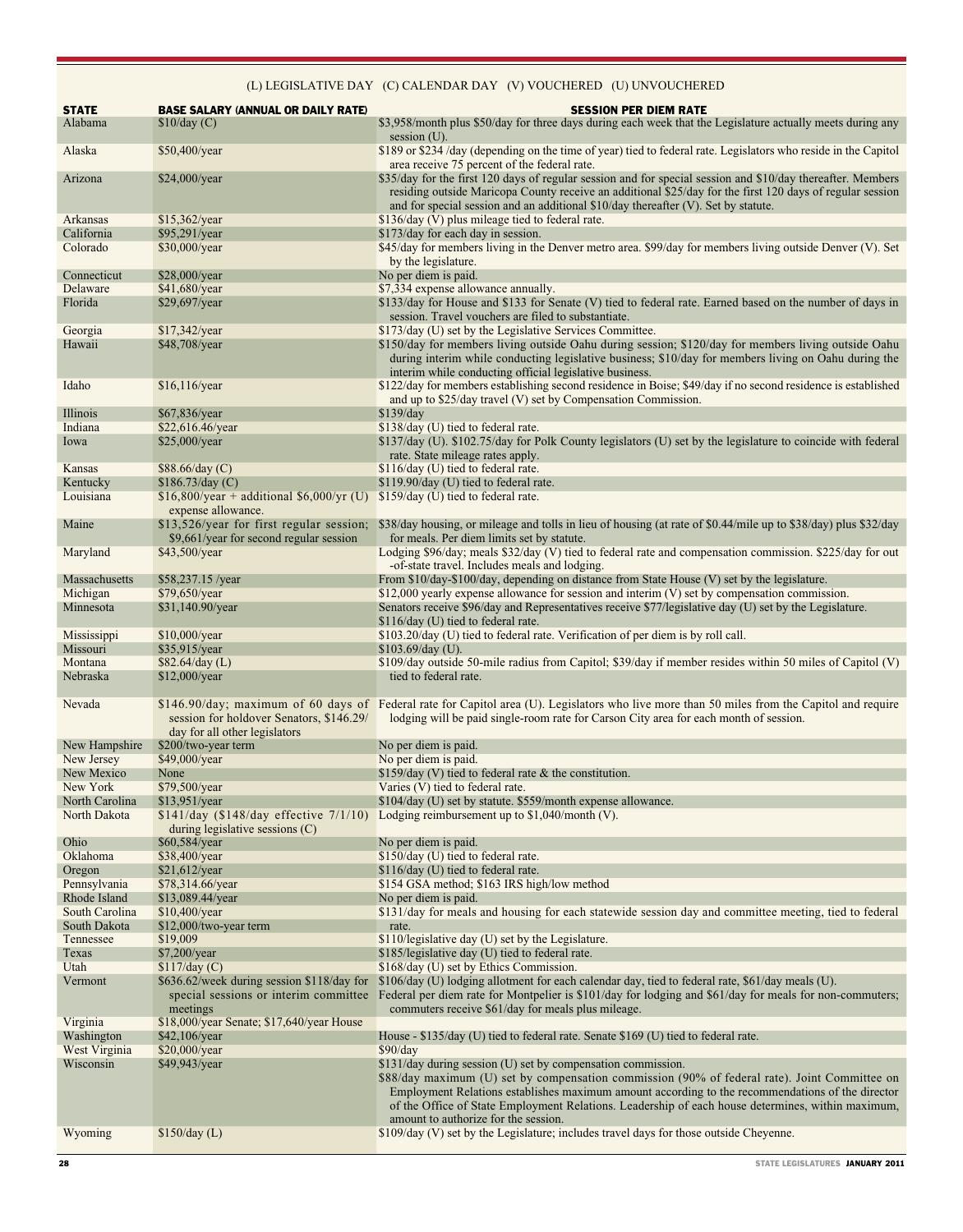### DIFFERENT APPROACHES

To help take politics out of the issue, 19 states have created compensation commissions to provide independent and impartial recommendations.

Most commissions convene every couple of years, review comparable salaries and benefits, provide an opportunity for public comment and issue formal recommendations. The governor and legislative leaders usually nominate committee members. Many states require that members come from different backgrounds and political parties to ensure diversity.

Commissions' levels of influence varies. Some serve only an advisory role and make proposals the legislature can modify. In other states, commission recommendations are binding unless lawmakers vote to reject them or the governor turns them down. In Arizona and Nebraska, commission recommendations must be approved by voters before going into effect. In California and Washington, commissions have carte blanche to raise or lower salaries.

The effect of commissions on salaries has varied. California's Citizens Compensation Commission reduced the salary of its legislators by almost \$21,000 in 2009.

"California legislators were reducing staff salaries and issuing mandatory furloughs in an effort to reduce costs," says Charles Murray, chairman of the commission. "They didn't have the authority to lower salaries on their own but we realized it needed to be done"

Alaska's Officers Compensation Commission recommended a \$26,000 increase for 2009, which was adopted and raised the salaries of Alaskan lawmakers for the first time in more than 15 years.



Inflation Adjusted Change in State Legislators' Salaries